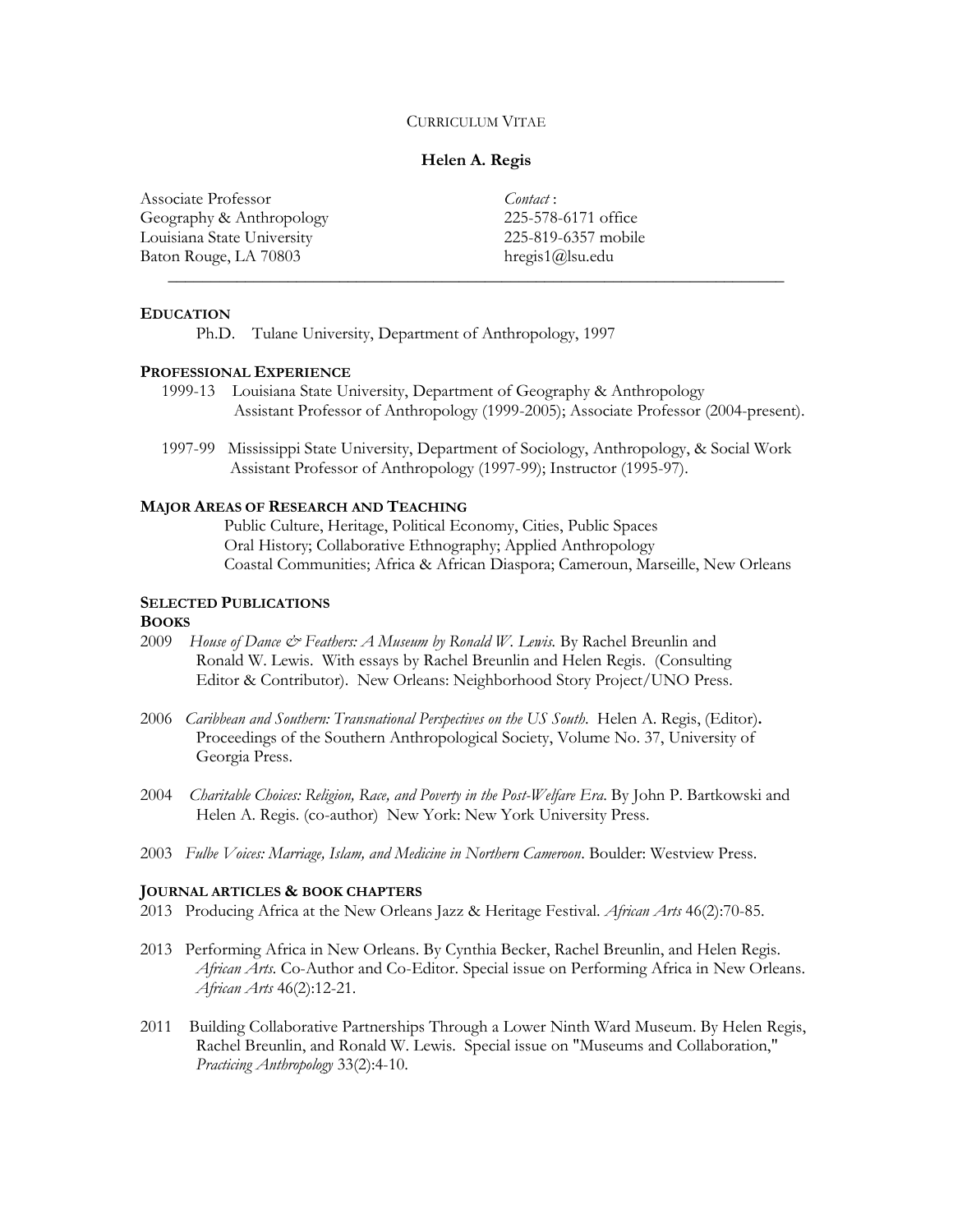- 2011Davis, the Irritant: Whiteness in Black Spaces. Critical Exchange on David Simon's Treme. *Contemporary Political Theory* 10(3):393-411.
- 2009 Can There be a Critical Collaborative Ethnography? Creativity and Activism in the Seventh Ward, New Orleans. Rachel Breunlin and Helen A. Regis. *Collaborative Anthropologies* 2:115- 146.
- 2008 Producing the Folk at the New Orleans Jazz and Heritage Festival. Helen A. Regis and Shana Walton. *Journal of American Folklore* 121(482):400-440*.*
- 2006 Putting the Ninth Ward on the Map: Race, Place, and Transformation in Desire, New Orleans. Rachel Breunlin and Helen A. Regis. *American Anthropologis*t 108(4):745-765.
- 2001 Blackness and the Politics of Memory in the New Orleans Second Line. *American Ethnologist* 28(4):752-777.
- 1999 Second Lines, Minstrelsy, and the Contested Landscapes of New Orleans Afro-Creole Festivals. *Cultural Anthropology* 14(4):472-504.

# **CREATIVE PROJECTS**

- 2013 *Paseos Por New Orleans:* a Bilingual Exhibit of Latin American Cultural Heritage and Activism. Created by Helen Regis and Nikki Thanos, in partnership with the CubaNOLA Arts Collective Jean Lafitte National Historical Park and Preserve, and the National Park Service. Ashé Cultural Arts Center, September 22-October 25, 2013.
- 2013 *Map Your Jazz Fest*: *Experiencing the New Orleans Jazz & Heritage Festival.* A Public Exhibit. Created by Helen A. Regis and Shana Walton. In collaboration with the Jazz & Heritage Foundation Archive.
- *2008 Way Down in New Orleans.* Rachel Breunlin and Helen Regis. A group show curated by Aubrey Edwards. Washington DC: Civilian Arts Projects Gallery, September 2008.
- 2006 & 2007 *Seventh Ward Speaks: Creativity and Activism in the Seventh Ward.* A public ethnography and poster project based on interviews with residents of the Seventh Ward. New Orleans: Neighborhood Story Project.
- 2005 *Honoring Louisiana Women*, Cultural and Social Activists in public life. Women's & Gender Studies Program. Baton Rouge: Louisiana State University.

## **RESEARCH SUPPORT/GRANT ACTIVITIES (SELECTED)**

- 2010-2013 Community Partnership Grants. N. O. Jazz & Heritage Foundation. "Congo Square Oral History Project." "Mapping Festival Experience". "The Folk Culture and Community of Jazz Fest". Co-Principal Investigator, with Shana Walton. Funded 2010, 2011, 2013.
- 2011 Coastal Marine Institute (CMI, BOEMRE), "Subsistence in Coastal Louisiana: An Exploratory Study." Louisiana Coastal Marine Institute, BOEMRE, Cooperative Research Agreement. Principal Investigator Helen A. Regis (Co-PI Shana Walton, Nicholls State). Funded 2011- 2014.
- 2011 Lower Mississippi Delta Initiative (LMDI, NPS) "Mobile Exhibit: Latina/o Heritage in Southeast Louisiana." Funded 2011-2013.
- 2010 Bureau of Ocean Energy Management and Research (BOEMRE, formerly MMS), "Ethnic Groups and Enclaves Affected by OCS," (Troy Blanchard, PI, Regis, Co-PI), funded 2011.